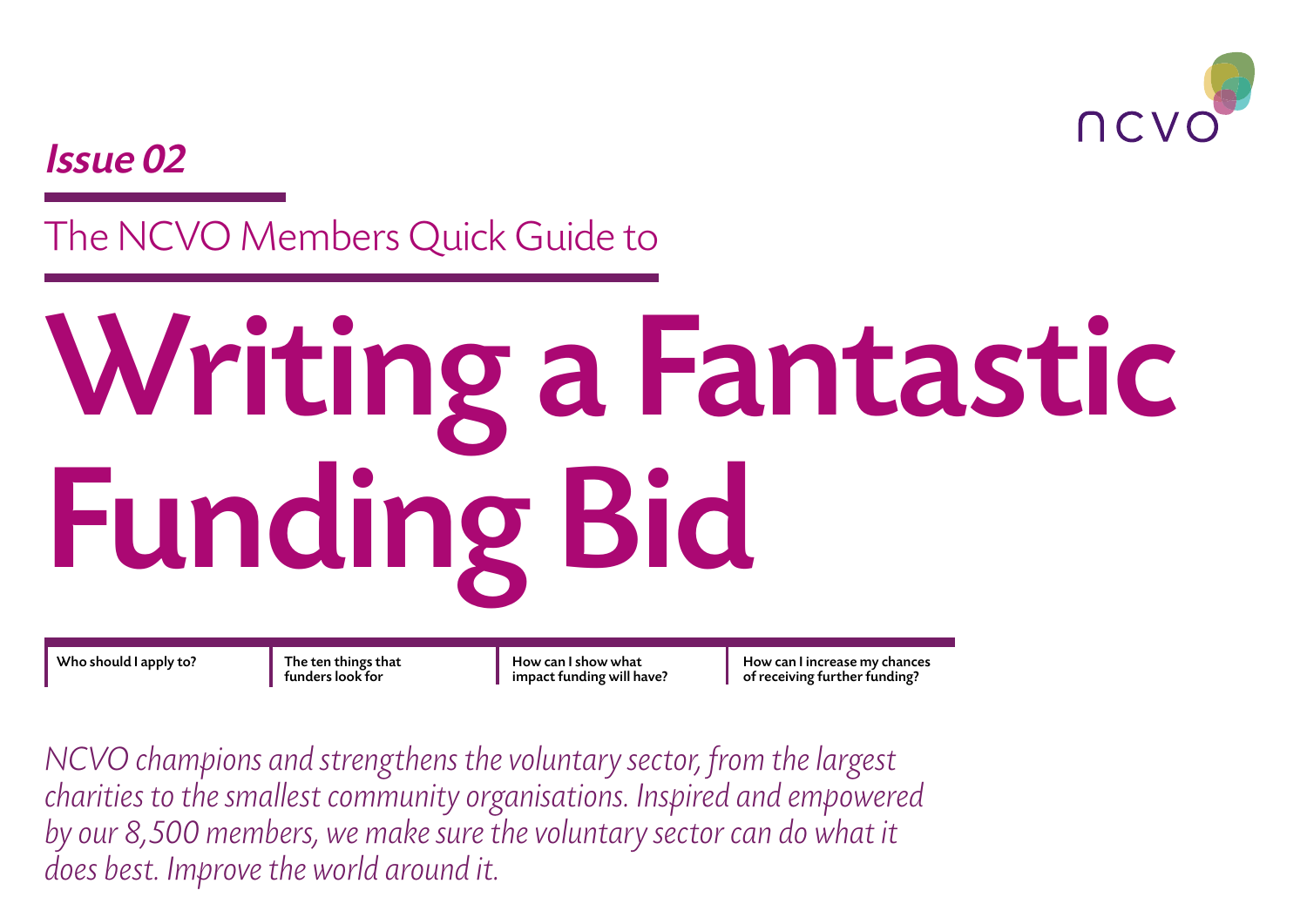# <span id="page-1-0"></span>**Contents**

- 2 Who should I apply to?
- [3 The ten things that](#page-2-0)  [funders look for](#page-2-0)
- [3 How can I show what](#page-2-0)  [impact funding will have?](#page-2-0)
- [4 Tops tips for style and tone](#page-3-0)
- [4 How can I increase my](#page-3-0)  [chances of receiving](#page-3-0)  [further funding?](#page-3-0)
- [5 Sources of advice](#page-4-0)  [and funding](#page-4-0)

Writing a funding bid is a time-consuming business and, with more organisations chasing shrinking sources of support, it's important to get it right first time. This guide presents NCVO members with expert advice on making the best possible application, essential dos and don'ts, and details of the help and support that's available.

# Who should I apply to?

"Everybody" might seem the obvious answer here, but think again. Applications shouldn't just be determined by whether you're eligible for a certain pot of money - it's also important to consider the aims of those you're applying to.

Understanding a funder's priorities is the key to a successful bid. Think about what it is that the body you're applying to is trying to achieve, and how this fits in with what you do and what you're proposing.

If your application spells out how your work can further a funder's goals, then you will have the beginnings of a strong case. Here and throughout, remember that a good application is not just about doing the research – it's also about showing you've done it.

If a funder's work doesn't compliment your own, then take heed: it might make more sense to concentrate your efforts elsewhere. Don't try and make a square peg fit a round hole, advises John Mulligan, Senior Grants Manager at Esmée Fairbairn Foundation. "If work genuinely doesn't fit with our priorities there is no point pretending it does. Applicants might benefit from making fewer but better targeted applications."

On the other hand, if a funder has previously supported projects similar to your own, they're clearly worth targeting. "People should ask: what specifically have we got to offer that this funder might support and what is the evidence of that?" says Mr Mulligan.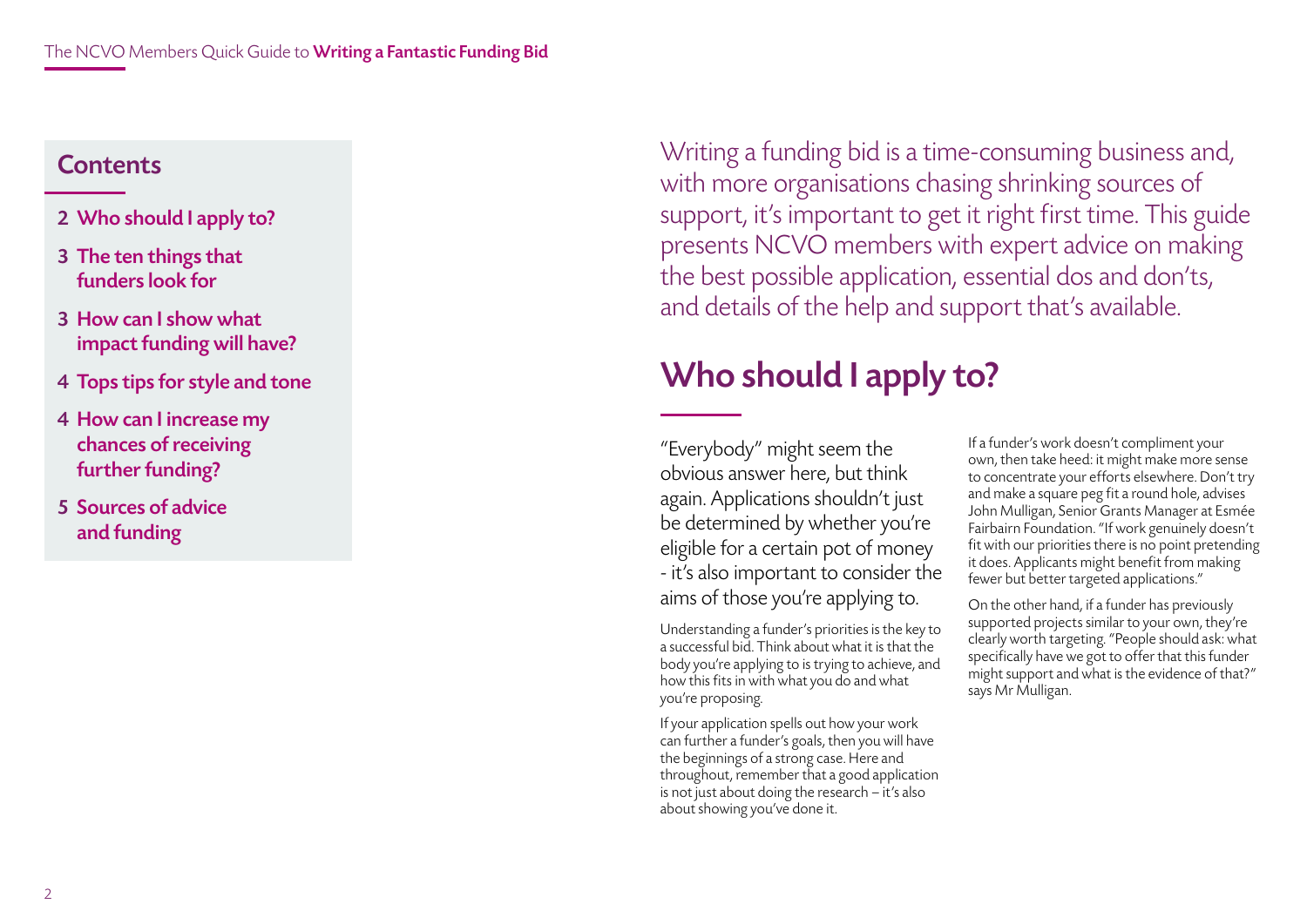# <span id="page-2-0"></span>The ten things that funders look for

# 1. Need:

"Funders want projects that meet a genuine need, and for you to have evidence of that need," says Olof Williamson, Sustainable Funding Senior Officer at NCVO. They'll also want to know exactly how their money will help improve things. Linda Kelly, Chief Executive of the Lloyds TSB Foundation says it is also important to "be able to articulate and demonstrate the difference your work makes."

# 2. Clarity of purpose:

Ensure that your aims are clearly described. This means more than just listing your goals: funders will also want to know how you intend to achieve them. "We see a lot of general statements and too much explanation of the need for the work, rather than explanations of the work itself," says John Mulligan, Esmée Fairbairn Foundation.

# 3. A measure of success:

How will you measure the impact of your work? What would constitute a positive outcome? Most funders will want you to address these questions in your application – if you don't know what success looks likes, then you're unlikely to instil confidence in those holding the purse strings.

# 4. A realistic budget:

Budgets should be realistic, transparent, and (if appropriate) take into account any costs that might be incurred in the course of your project or work. Funders will also want to know that you can do your sums. "Ensure that your figures add up - check and triple check!" urges Mr Mulligan.

## 5. Competence:

Proving that you can deliver is crucial, says Ben Wittenberg, Director of Publishing, Policy and Research at the Directory for Social Change (DSC). Make sure that your goals are realistic, and demonstrate competence by showing what you've achieved in the past.

### 6. Acknowledgement of potential problems:

"Acknowledging where the risks lie, and more importantly what you've done to mitigate them, shows you understand that you're operating in the real world and you've thought through what you are planning," says Mr Wittenberg.

# 7. Vision:

"An application is an opportunity to communicate the distinctiveness of your work, your values, your passion, your success and your potential," says Mr Mulligan. Think about the competition you're likely to be up against: why should your organisation be the one that receives funding?

# 8. Flexibility:

That said, if you operate in a particularly competitive area, don't underestimate the virtues of potential collaboration. Funders may be impressed if you demonstrate that you're willing to consider working in partnership with other organisations in order to deliver best value, and you may consequently stand more chance of funding success.

# 9. An exit strategy:

Even if one isn't specifically required. "If you make no mention of what you will do when their money runs out, [funders] will assume either that you haven't thought about it, or that your default exit strategy is to come back to them and ask for more - neither of which are likely to impress them," says Mr Wittenberg.

# 10. Attention to detail:

Answer all the questions and provide all the necessary documentation (in the multiples required). If an SAE (stamped addressed envelope) is asked for, send one. Ensure that your final application is free from spelling and grammatical errors, and always heed the deadline.

# How can I show what impact funding will have?

[Showing what impact funding will have can](www.ncvo-vol.org.uk/advice-support/funding-finance)  [be tricky but, as John Mulligan of the Esmée](www.ncvo-vol.org.uk/advice-support/funding-finance)  [Fairbairn Foundation, comments, "The best way](www.ncvo-vol.org.uk/advice-support/funding-finance)  [to demonstrate the likely impact of the work is](www.ncvo-vol.org.uk/advice-support/funding-finance)  [by telling us what has been achieved previously."](www.ncvo-vol.org.uk/advice-support/funding-finance)

In practice, this will usually mean providing a variety of evidence: not just statistics, but a story, case studies, quotes and so on. "You should use what's most appropriate for your project," says Mr Mulligan.

Don't neglect the bigger picture, though. "Focus on the strategic impact as well as the operational impact," advises Ben Wittenberg, DSC. "The direct project outcomes are useful and important, but demonstrating wider impact in terms of how the work will contribute to the achievement of your (and hopefully the funder's) vision, mission, and strategic aims is much more powerful."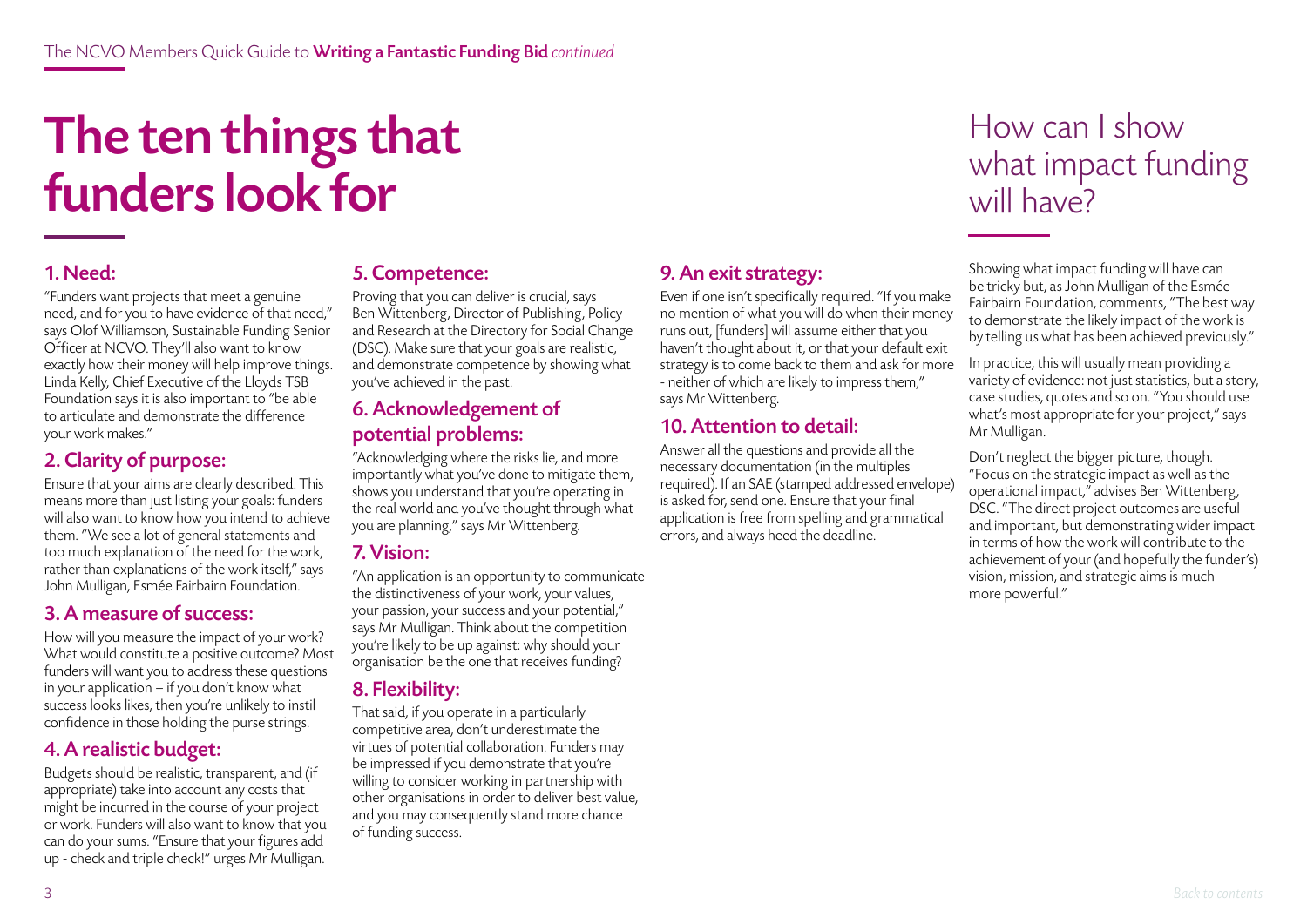# <span id="page-3-0"></span>Tops tips for style and tone

#### • Avoid jargon at all costs. Clarity and transparency are key. "Keep it factual and back things up with well-chosen evidence," says John Mulligan, Esmée Fairbairn Foundation. "There is no special funding 'language' that works better than a clear description of achievements and proposed activities."

- Remember that empty rhetoric impresses no one. As Mr Mulligan, emphasises, funders will be looking for outputs to be specific and substantiated, where possible. "For example, rather than 'many people will benefit', say '30 children under the age of 14 will receive an average of two hours musical tuition per week.'"
- Where the overall difference made by a grant cannot be expressed in such tangible terms, try to avoid bold or sweeping statements. Funders will appreciate some texture and detail –for example, concise anecdotal accounts.
- When it comes to tone, take your cues from the organisations that you're applying to. "Look at the materials they have put into the world and use that to inform how you communicate with them," says Ben Wittenberg, DSC. Try to ensure need to think again. that your tone matches theirs.
- Bear in mind who will be reviewing your application - as Olof Williamson of NCVO observes, in the case of smaller trusts and foundations, it might well be a team of volunteers. Make it easy for them to understand your case and keep to the point.
- Never assume that a funding body will have prior knowledge of your organisation, even if you've applied to them in the past. Always provide a succinct summary of your organisation and its work, and avoid puzzling acronyms.

# The dos

Do read – and heed – the guidelines. If you don't meet a funder's eligibility criteria, don't waste your time (and theirs) by applying.

Do learn as much as you can about a funder before applying and tailor your application to fit. Generic "cut and paste" appeals for support are unlikely to impress.

Do remember that there may be restrictions on how funds can be spent. Ensure that you're clear about all the terms and conditions to which a grant might be subject (and any costs attached to these).

Do seek help if you need it. Most funding bodies will be happy to provide assistance if you're unclear about an aspect of the application process, and many provide detailed guidance on how to apply on their websites or in other literature.

Do get someone unconnected with your organisation to read your application. If they can't understand the case you're making, you'll

Do keep a copy of your application and supporting materials. Not only is this essential if there's a query or problem with your bid, it will save time when it comes to making your next application.

Do keep a file of "supporting evidence": press cuttings, comments from service users and so on. All can play a vital part in making your case.

Do learn from unsuccessful applications. Not all funding bodies will be able to provide feedback, but it's always worth asking.

# The don'ts

Don't send masses of extraneous documentation. You don't want your case to be obscured by irrelevant material.

**Don't** forget that processing an application takes time. If your project is time-sensitive, be realistic about how soon any funding might arrive.

**Don't** be greedy. While it may be tempting to ask for the largest permissible sum, it's rarely advisable. "Funders may be wary if you ask for the maximum amount without showing how you arrived at that figure and precisely why it's needed," says Olof Williamson of NCVO.

**Don't** play the numbers. "Better a few very well targeted applications than blanket appeals," says Ben Wittenberg of DSC.

# How can I increase my chances of receiving further funding?

#### 1. Complete monitoring or progress reports fully and in a timely fashion.

"One leading funder told me recently that less than 30% of their grantees provide their progress reports on time," says Ben Wittenberg, DSC.

#### 2. Be prepared to go the extra mile.

"See getting the money initially as a good start, but work to maintain the relationship, keep your end of the bargain, and look beyond reporting the operational outcomes of your funded work. Communicate how the work contributes to the shared bigger picture/vision that you both have," advises Mr Wittenberg.

#### 3. Be truthful in your feedback, even if things haven't worked out as well as you'd hoped.

"Honesty and a positive commitment to learn from the grant will keep you in a funder's mind," says John Mulligan, Esmée Fairbairn Foundation.

#### 4. Make it personal.

"If you can, develop a personal relationship with someone in the trust or foundation," advises Olof Williamson of NCVO. "Get in touch well in advance of when you need more funding to find out what their current aims are – don't just go to them in a crisis."

#### 5. Say thank you.

Acknowledging the support of funders in your own publicity and promotional material is vital.